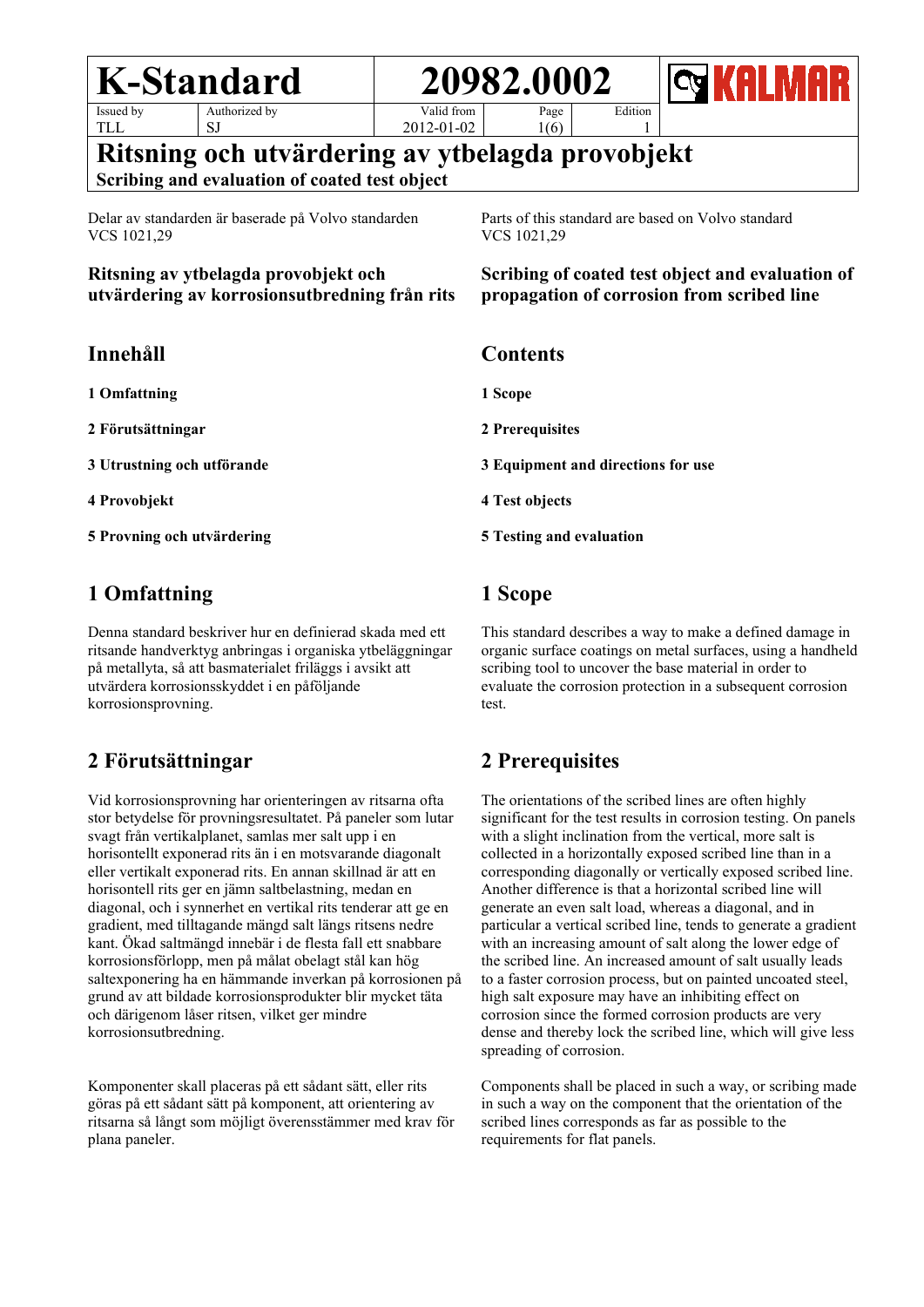**K-Standard** 1 **20982.000** 

Issued by TLL

Authorized by SJ

Valid from 2012-01-02 Page 2(6)

# 1 **Ritsning och utvärdering av ytbelagda provobjekt**

**Scribing and evaluation of coated test object**

## **3 Utrustning och utförande**

Ritsningen görs med ett ritsdon försett med ett plant, hyvlande ritsstål. Ett sådant verktyg säkerställer en relativt konstant bredd av frilagd metallyta, medan inträngningsdjupet blir ringa jämfört med bredden av ritsen. En kontrollerad area per längdenhet av ritsen är betydelsefull och är helt avgörande för ett meningsfullt provningsresultat av lackerade, galvaniskt offrande metalliska beläggningar (t.ex. zink).

#### **3.1 Ritsverktygets utförande**

- Stålkvalitet: Snabbstål, SKF 305 HSCo (stickstål) (Eller en motsvarande kvalitet)
- Eggbredd:  $0.50 \pm 0.02$  mm för lackerade provobjekt.  $1,00 \pm 0,02$  mm för provobjekt med annan ytbeläggning t.ex tätningsmedel eller korrosionsskyddsmedel

Det finns flera möjliga utförande av ett komplett ritsdon. Handdonet utförs lämpligen med sidostöd så att ritsningens utförande säkerställs. Verktygsstålets vinkel låses lämpligen genom en urfräsning i handtaget.

Exempel på ett handverktyg med monterat snabbstål enligt ovan framgår av figur 2 och figur 3.

#### **3.2 Ritsdonets handhavande**

Ritsdonet skall hållas så att eggvinkeln i ritsens riktning blir  $80^\circ \pm 5^\circ$ , samt i sidled  $90^\circ \pm 3^\circ$  (se figur 1a och figur 1b).

# **3 Equipment and directions for use**

Edition

The scribing shall be done with a scribing tool, equipped with a flat, shaving scribing steel. Such a tool ensures a relatively constant width of uncovered metal surface, while the penetration depth will be small compared to the width of the scribed line. A controlled area per unit of length of the scribed line is significant, and decisive for a meaningful test result for painted, galvanically sacrificial metallic coating (e.g.zinc).

#### **3.1 Design of scribing tool**

|             | Steel quality: High-speed steel, SKF 305 HSCo<br>(parting steel)<br>(Or equivalent quality)                                                                 |
|-------------|-------------------------------------------------------------------------------------------------------------------------------------------------------------|
| Edge width: | $0.50 \pm 0.02$ mm for painted test objects<br>$1,00 \pm 0,02$ mm for test objects with<br>other surface coating, e.g. sealants or<br>anti-corrosion agents |

There are several possible designs of a complete scribing tool. The hand-held tool shall preferably be equipped with lateral support to ensure the scribing execution. The angle of the tool steel shall preferably be locked by a recess of the handle.

An example of a hand-held tool with fitted high-speed steel as described above is shown in figure 2 and figure 3.

#### **3.2 Use of scribing tool**

The scribing tool shall be applied so that the edge angle is  $80^\circ \pm 5^\circ$  in the scribed line direction and  $90^\circ \pm 3^\circ$  sideways (see figure 1a and figure 1b).



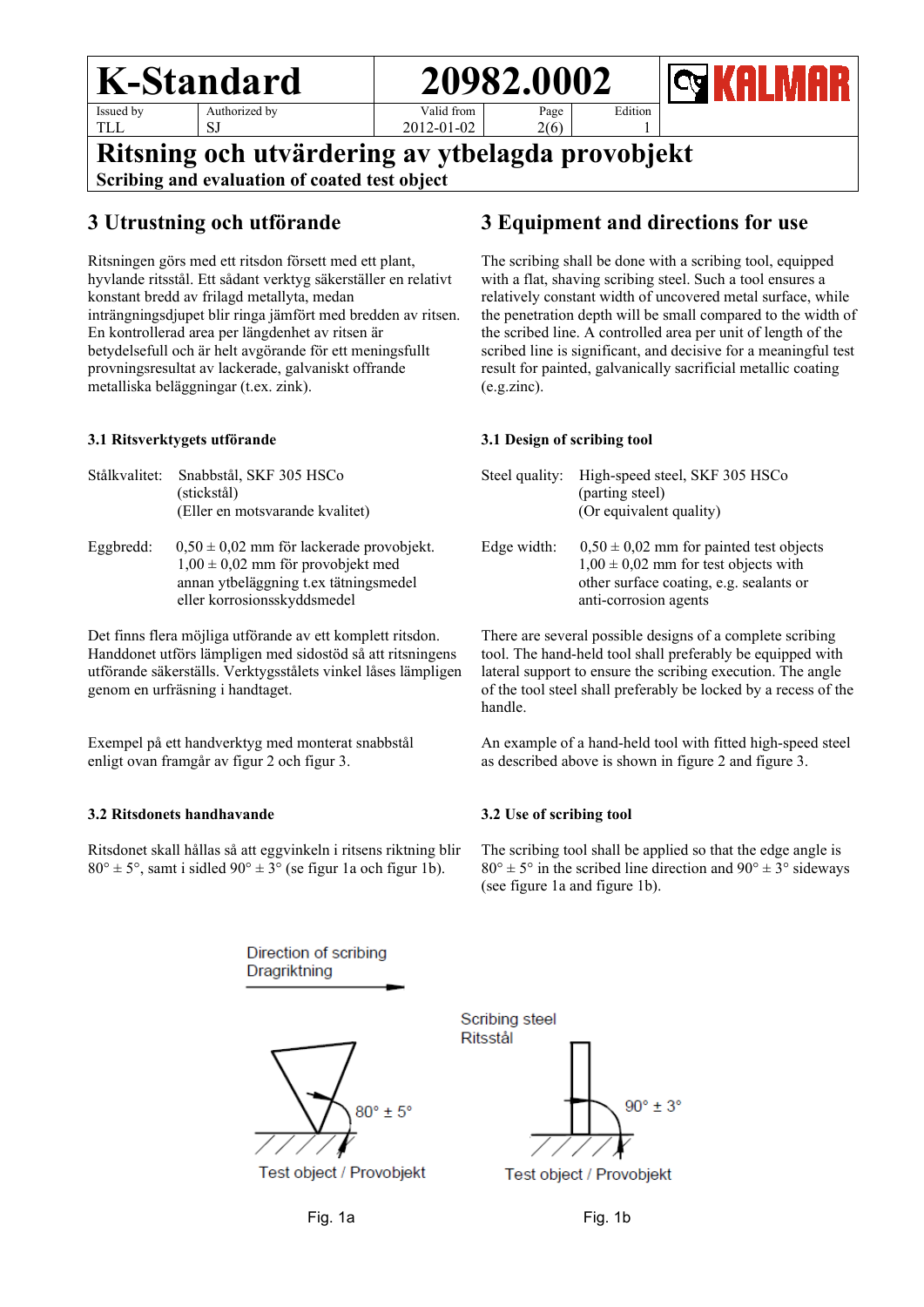TLL

Authorized by SJ

Valid from 2012-01-02 Page

3(6)

# **Ritsning och utvärdering av ytbelagda provobjekt Scribing and evaluation of coated test object**

För att få bort skarpa grader, som riskerar att sprätta sönder lackskikten, skall ett nytt verktygsstål alltid nötas in med minst 10 testritsar på en lackerad stålpanel.

Vid ritsningen dras varje rits till dess att metallspån har framkallats och basmetallen därmed frilagts, d.v.s. ritsning skall utföras genom zinkskiktet på belagt stål. I den mån det är möjligt följs kraven på ritsvinklar även vid ritsning av buktiga ytor.

In order to detach any sharp burrs risking to rip the paint coating, a new tool steel shall always be ground with at least 10 test scribings on a painted steel panel.

Edition 1

When scribing, each line shall be scribed until metal shavings have been formed and the base metal thereby has been uncovered, that is, scribing shall be performed through the zinc layer on coated steel.

The scribing angle requirements shall be maintained as far as possible also when scribing curved surfaces.

#### **3.3 Kvalitetskontroll av ritsdonet**

Verktygsstålets status kontrolleras genom att en rits dras på en lackerad stålpanel. Ritsen dras så många gånger att metallspån börjar bildas. Understiger ritsens bottenbredd 0,4 resp. 0,8 mm för ursprungliga 0,5 resp. 1,0 mm bottenbredd skall verktygsstålet bytas ut.

Detta kontrolleras lämpligen med lupp eller mikroskop.

#### **3.3 Quality inspection of scribing tools**

The status of the tool steel shall be checked by scribing a line on a painted steel panel. A sufficient number of scribes shall be performed for metal shavings to start forming. If the bottom width of the scribed line is below 0,4 and 0,8 mm respectively for an initial bottom width of 0,5 and 1,0 mm respectively, the tool steel shall be replaced. This could be checked with a magnifying lens or a microscope.



**Fig. 2 Top side view of scribing tool / Ritsdonet sett snett uppifrån**



 **Fig. 3 Applying the scribed line / Ritsens anbringande**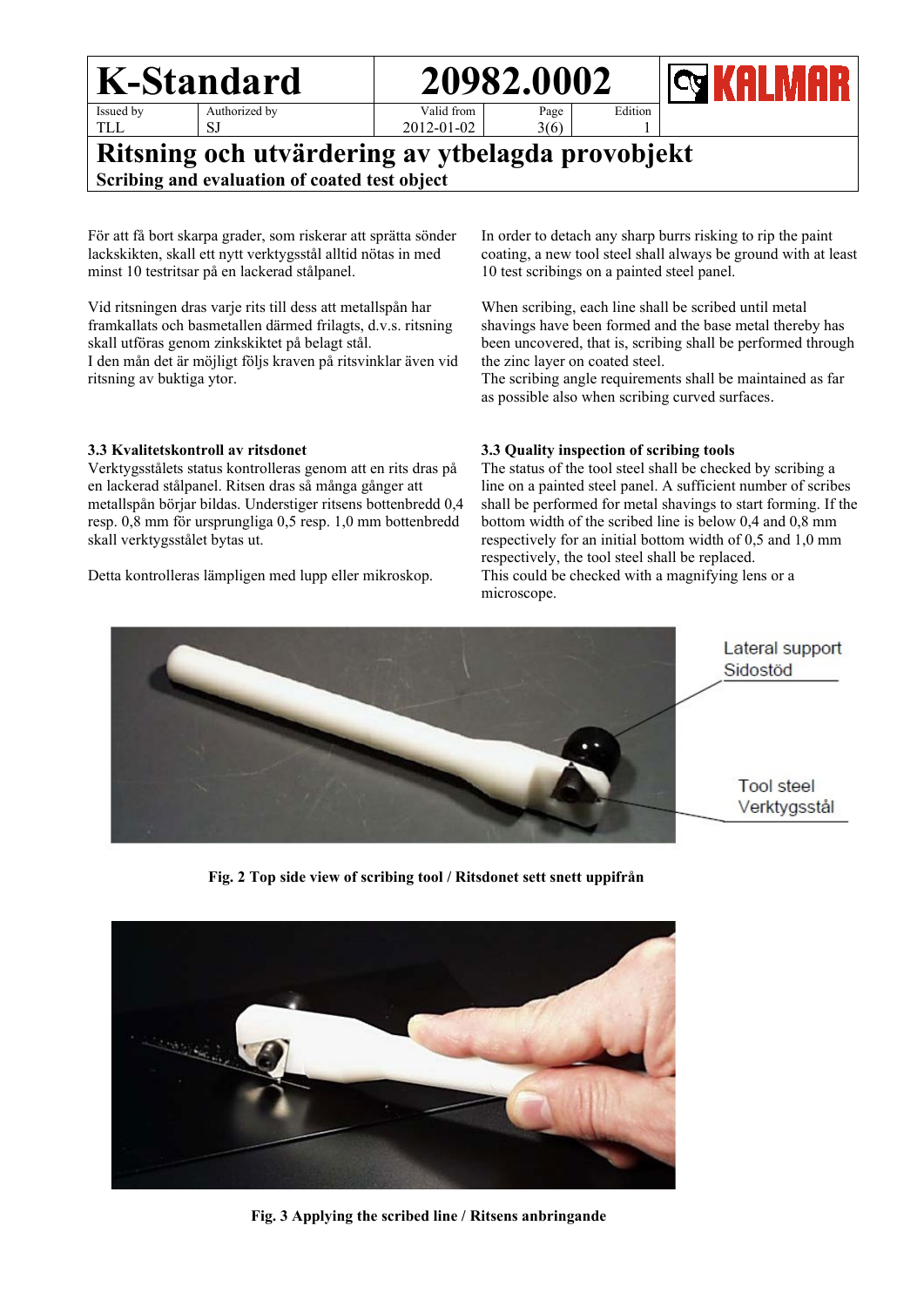TLL

Authorized by SJ

Valid from 2012-01-02

# **Ritsning och utvärdering av ytbelagda provobjekt Scribing and evaluation of coated test object**

# **4 Provobjekt**

Provobjektet skall förses med både en horisontell och en diagonal rits. Då bara en rits får plats skall fler provobjekt användas.

På provobjektet anbringas diagonal rits 30° ± 15° från panelens/provobjektets vertikala exponeringsorientering. Horisontell rits anbringas  $0^\circ \pm 5^\circ$  från horisontalplanet. Den horisontella ritsen skall anbringas under den diagonala ritsen.

Avståndet från provobjektets ritsar till provhållarens kant skall vara minst 20 mm. Dessutom skall avståndet mellan provobjektets kant och ritsen vara minst 10 mm. Se figur 4.

Rekommenderad ritslängd 70 mm, minlängd 50 mm och maxlängd 100 mm.

# **4 Test objects**

Page 4(6)

The test object shall be provided with one horizontal and one diagonal scribed line. If there is only space for one scribed line, more test objects shall be used.

Edition 1

For painted test objects, diagonal scribed lines shall be applied  $30^{\circ} \pm 15^{\circ}$  from the vertical exposure orientation of the panel/test object. Horizontal scribed line shall be applied  $0^\circ \pm 5^\circ$  from the horizontal. The horizontal scribed line shall be exposed below the diagonal scribed line.

The distance from the scribed lines on the test object to the edge of the test holder shall be at least 20 mm. Furthermore, the distance between the edge of the test object and the scribed line shall be at least 10 mm. See figure 4.

Recommended length of scribed line 70 mm, minimum length 50 mm and maximum length 100 mm.





 Fig. 4a Ritsning på provpanel Fig. 4b Orientering av provpanel Scribing on test panel Scribing on test panel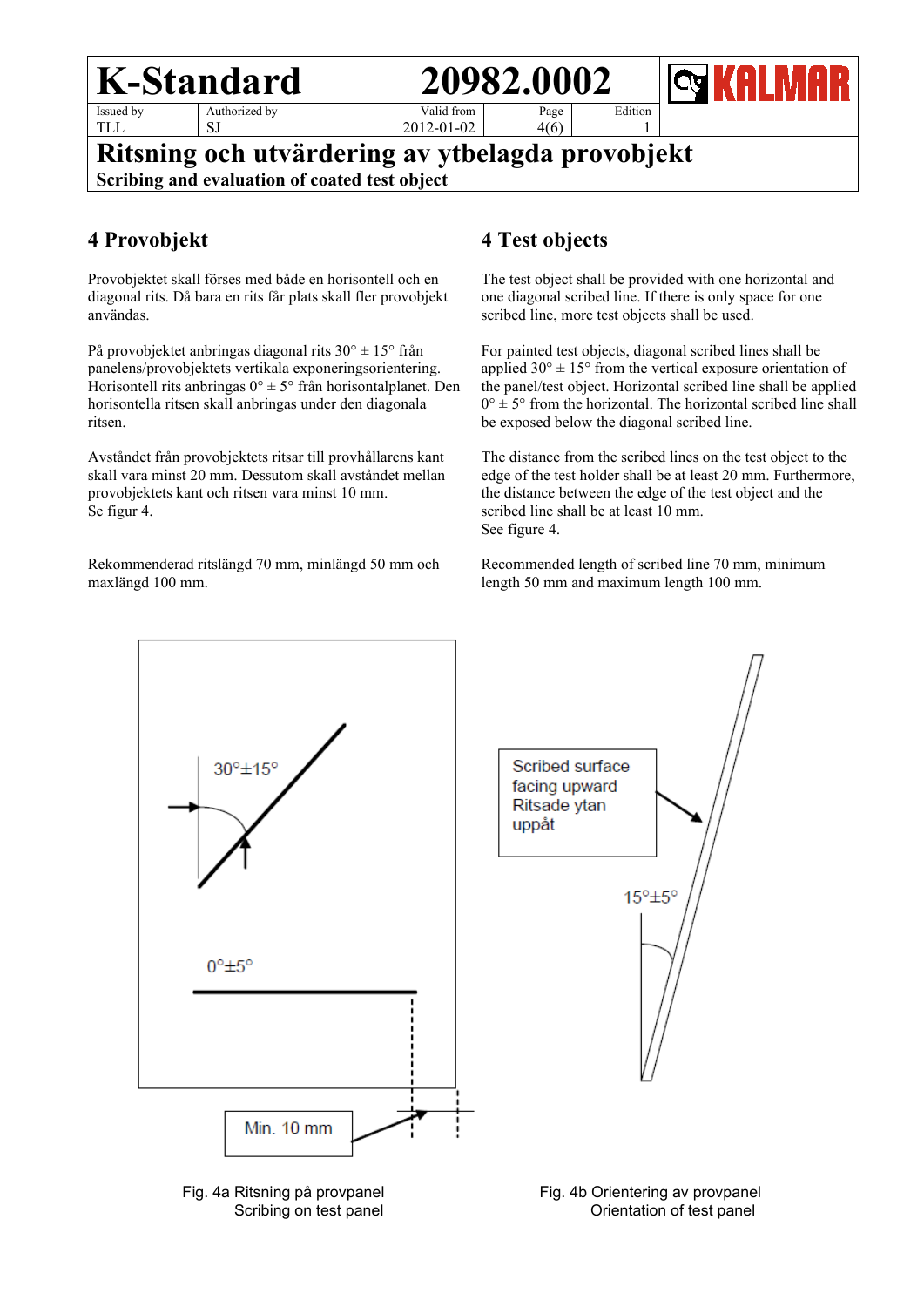TLL

Authorized by SJ

Valid from 2012-01-02

Page 5(6)

## **Ritsning och utvärdering av ytbelagda provobjekt Scribing and evaluation of coated test object**

## **5 Provning och utvärdering**

Om ej annat anges skall plana provpaneler orienteras $15 \pm 5^{\circ}$ från vertikalplanet med den ritsade ytan uppåt (se figur 4b).

Komponent skall orienteras, alternativt rits anbringas i sådan position på komponent, så att både lutning av yta och orientering av ritsar så långt möjligt överensstämmer med krav för plana paneler.

Vid utvärdering skall man bortse från 10 mm vid varje ritsände. Dela in ritsen i fem segment (d.v.s. 6 mm långa vid min. ritslängd 50 mm, 10 mm vid rekommenderad längd 70 mm). Vid kortare ritslängd än 50 mm, minska antalet segment så att minimum 6 mm segmentbredd upprätthålls.

Läs av korrosionsutbredningen för varje segment. Släpljus rekommenderas vid låga lacklyft. För tjockare ytbeläggningar som t.ex. tätningsmedel och korrosionsskyddsmedel måste ytbeläggning kring ritsen avlägsnas före avläsning.

Mät för varje segment den totala maximala korrosionsutbredningen med en avläsningsnoggrannhet på 0,5 mm d.v.s den sammanlagda maximala utbredningen på båda sidor av ritsen, minus ritsbredden (se figur 5).

Ange medelvärde och spridningsmått (standardavvikelse) av de fem avläsningarna med 0,5 mm noggrannhet.

Minst tre enskilda provobjekt skall provas. I rapporten skall samtliga ritsmedelvärden och spridningsmått redovisas. Det största ritsmedelvärdet (diagonal eller horisontell rits) skall jämföras med krav.

Om färre än tre provobjekt har provats, skall detta vara överenskommet och framgå klart av rapporten.

## **5 Testing and evaluation**

Edition 1

Unless otherwise indicated, flat test panels shall be oriented  $15 \pm 5^{\circ}$  from the vertical with the scribed surface facing upward (see figure 4b).

The component shall be oriented in such a way, or the scribed line applied in such a position on the component, that both surface inclination and scribed line orientation as far as possible correspond to the requirements for flat panels.

When conducting evaluations, disregard 10 mm of each end of the scribed line. Divide the scribed line into five segments (i.e. each segment being 6 mm long at the minimum scribed length of 50 mm, 10 mm at the recommended length of 70 mm). If the length of the scribed line is shorter than 50 mm, reduce the number of segments to maintain a minimum segment width of 6 mm.

Note the visible spreading of corrosion for each segment. Oblique light is recommended for low paint lifting. For thicker surface coatings such as sealants and anti-corrosion agents, the surface coating adjacent to the scribed line must be removed before the corrosion can be studied.

Measure the total maximum propagation of corrosion with a reading accuracy of 0,5 mm for each segment, i.e. the total maximum spread on each side of the scribed line, minus the width of the line itself (see figure 5).

State the mean values and the dispersion (standard deviation) of the five recordings with an accuracy of 0,5 mm.

Testing of at least three individual test objects is required. The report shall contain an account of all mean values and dispersions. The largest mean value of a scribed line (diagonal or horizontal) shall be compared to the required value.

If less than three test objects have been tested, this shall be agreed on and clearly stated in the report.